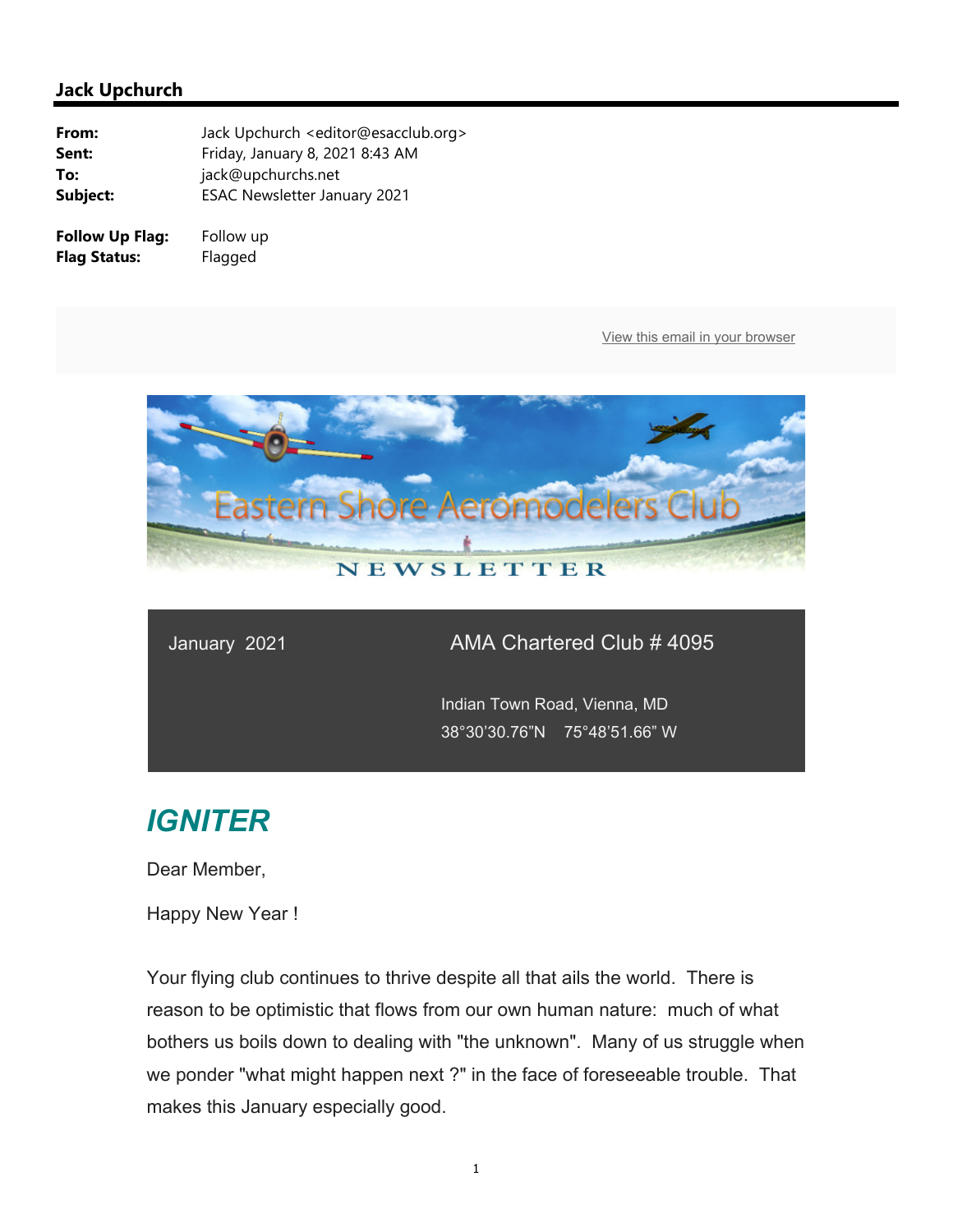- this is not an election year
- we know when a covid vaccine will be invented and the world is focused on getting back to normal
- we know what the FAA will do to monitor UAS (which is what we fly for fun)
- we know where we can fly and recognize friends at the field

My take on the first two items is to just focus on my life, put some joy into every day, take action when it is my turn to do something, and recognize the many things I have to be thankful for. These first two bullets come with their own systems and processes and will unfold in ways that will affect me, but my job is done until I see an opportunity to make life better for those around me and myself. My hobby has been regulated with this latest round of announcements from FAA. Not unexpected, and many of us exercised our free speech rights to comment which I think helped shape the end result.

Looking to 2021 at the field, we have events being planned and the growing likelihood that we can enjoy getting together this year. We had Jack Rosemere first in the air on New Year's day, followed by Jack Upchurch, Duane Lundahl and Skip Messick. The temperature was nippy enough that nobody waited around to fly more than once- but from a club perspective, this year has started just like every one before it- with lunatics flying in weather not meant for flying.

See you soon,

Jack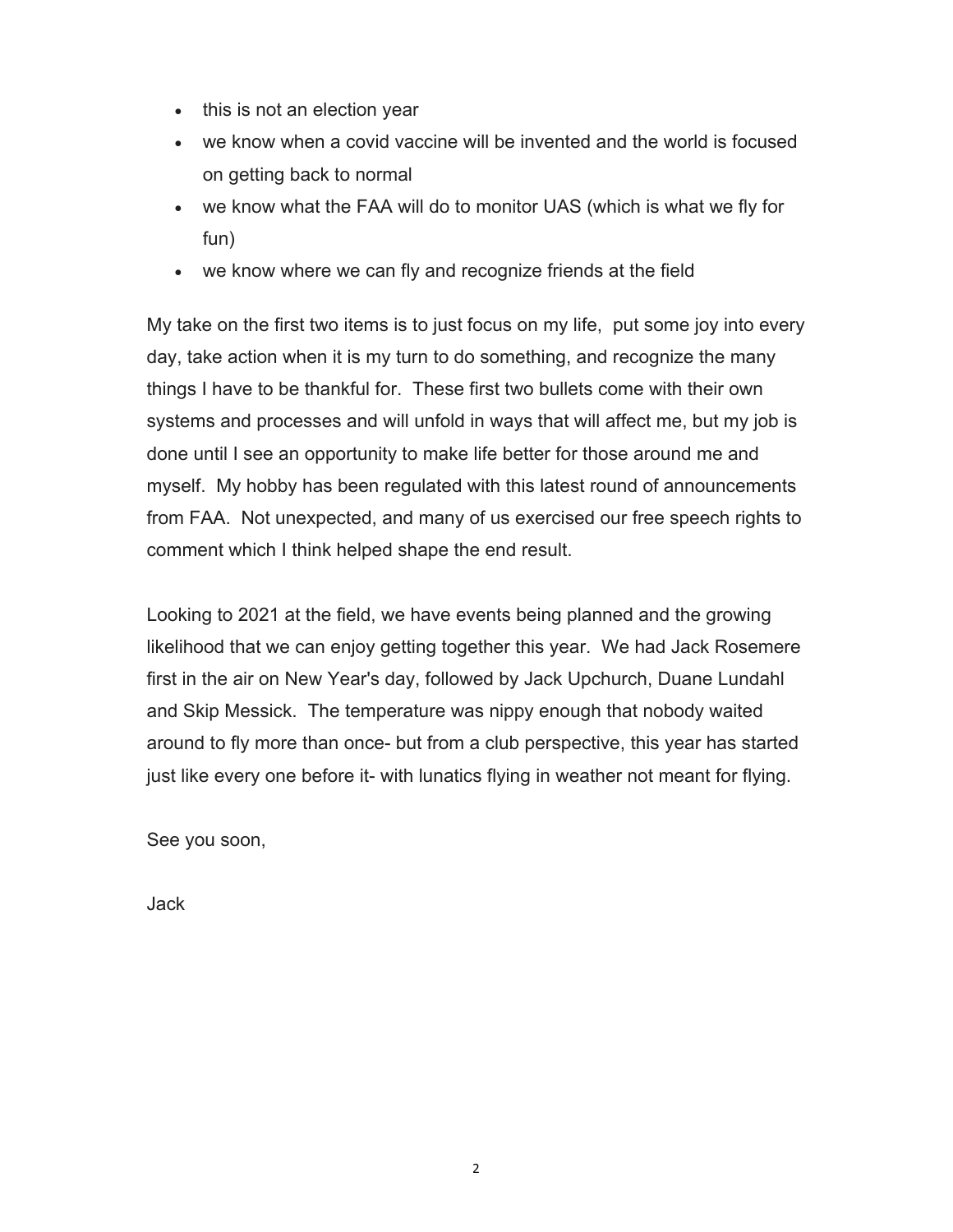

Our AMA District IV Vice President has sent us some AMA eGift Certificates (via his able bodied assistant) which can be used in the AMA Gift Store. We are thinking that these should go to members who want them- first come, first served.

So the catch is we will award these based on two criteria:

- 1. if you would like one, email Jack Rosemere NOW
- 2. we will give priority to paid up members until we run out (I think we have one certificate for each toe)

This New Year's Day brought Duane, Jack R, Skip, Matt and Jack U out to the field in 33 degree overcast weather to carry out the proper start to a new year. Jack Rosemere launched his ducted fan conversion of the Tim Stagg Foamy model with some help from Matt Sebring. Not long after that first flight, Jack U and Duane had airplanes in the air and Skip (operating under severe handicap of having to assemble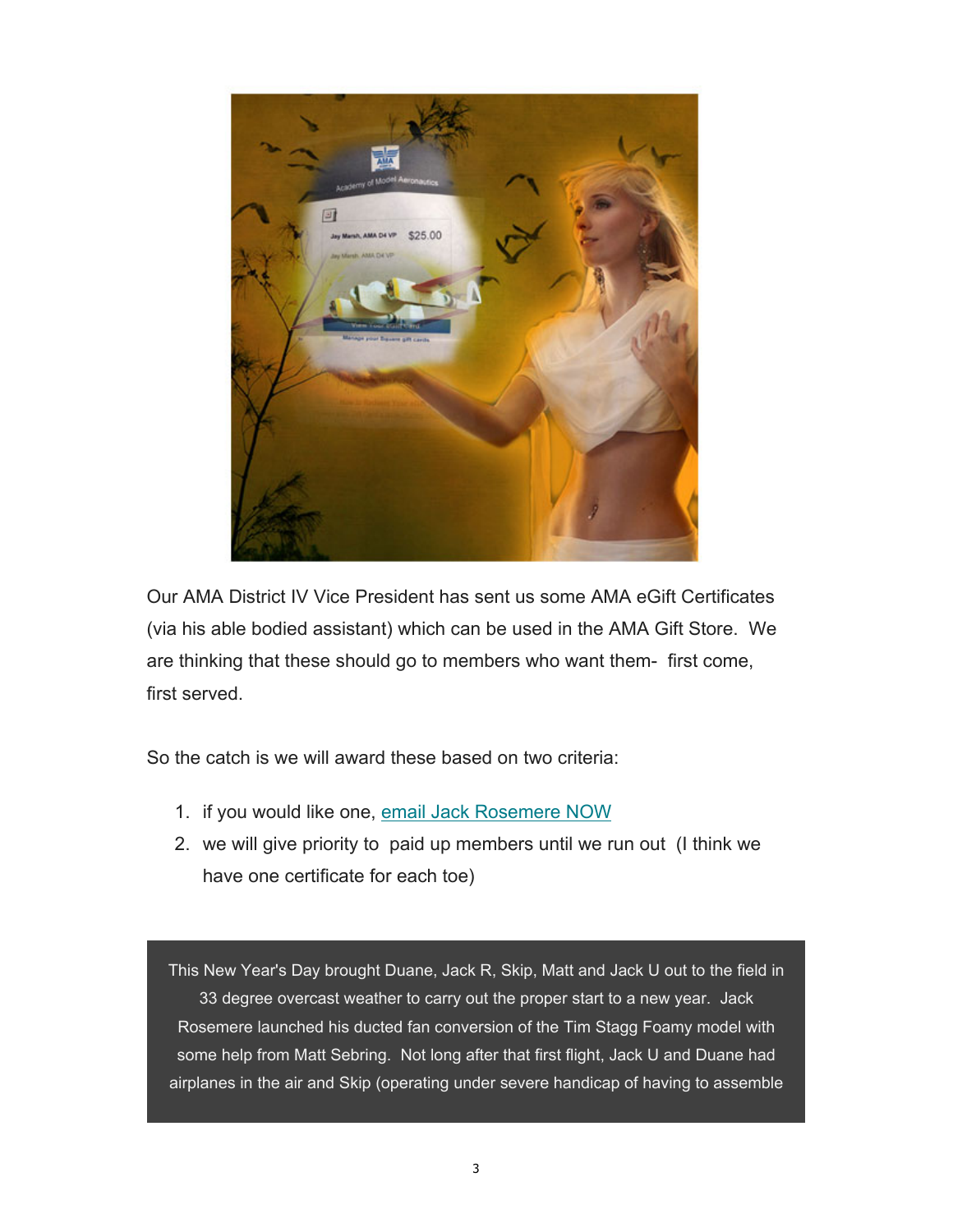his IMAC plane, fuel it up and get the engine running) put in the first engine powered flight of the year.

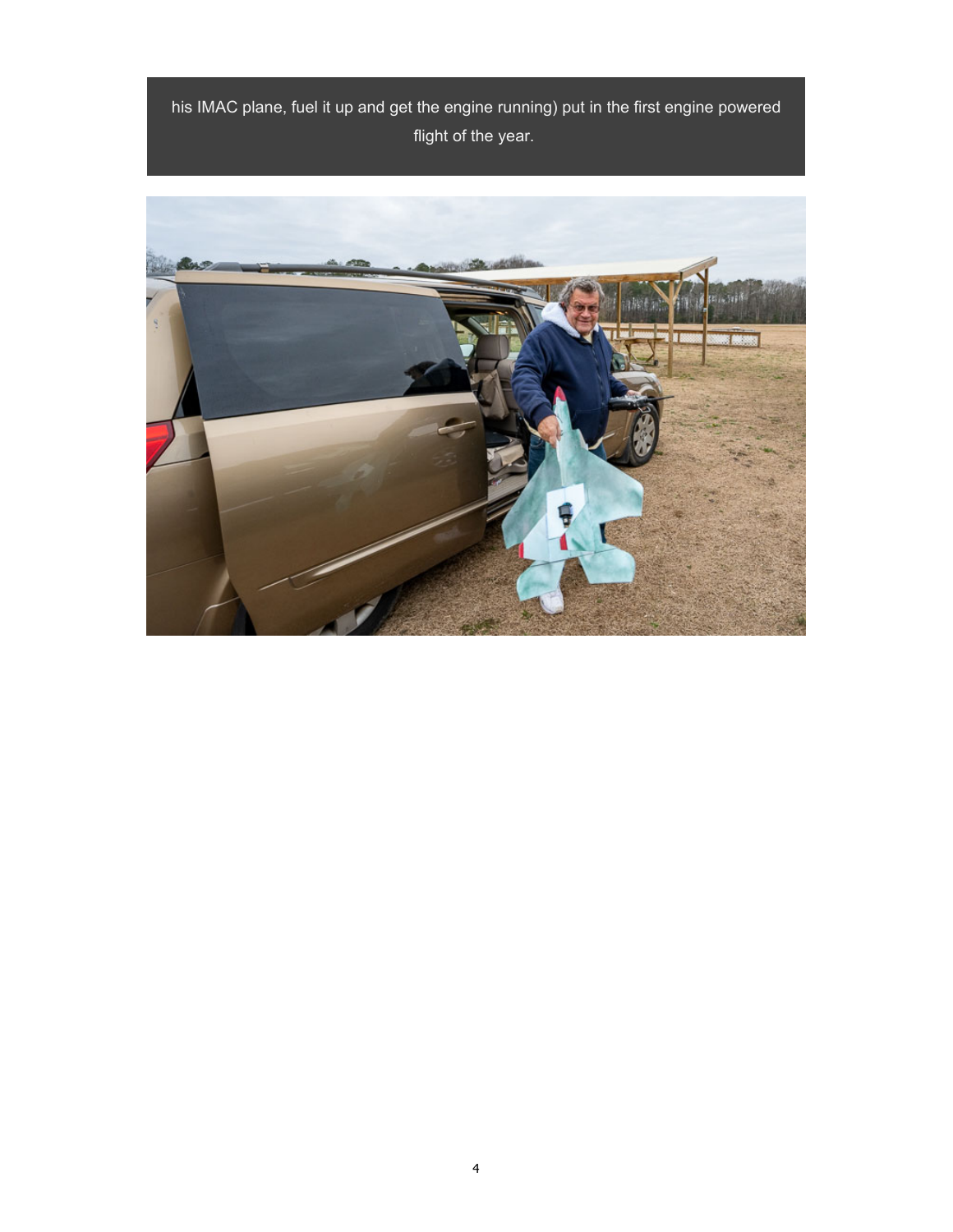

# **Club Business Update - No regular meeting held this month ...**

Treasurer Reports \$4,208.89 in checking and \$2,865.42 in savings. Rent and cost for lime are still to come out of this fund. Members are beginning to renew for 2021.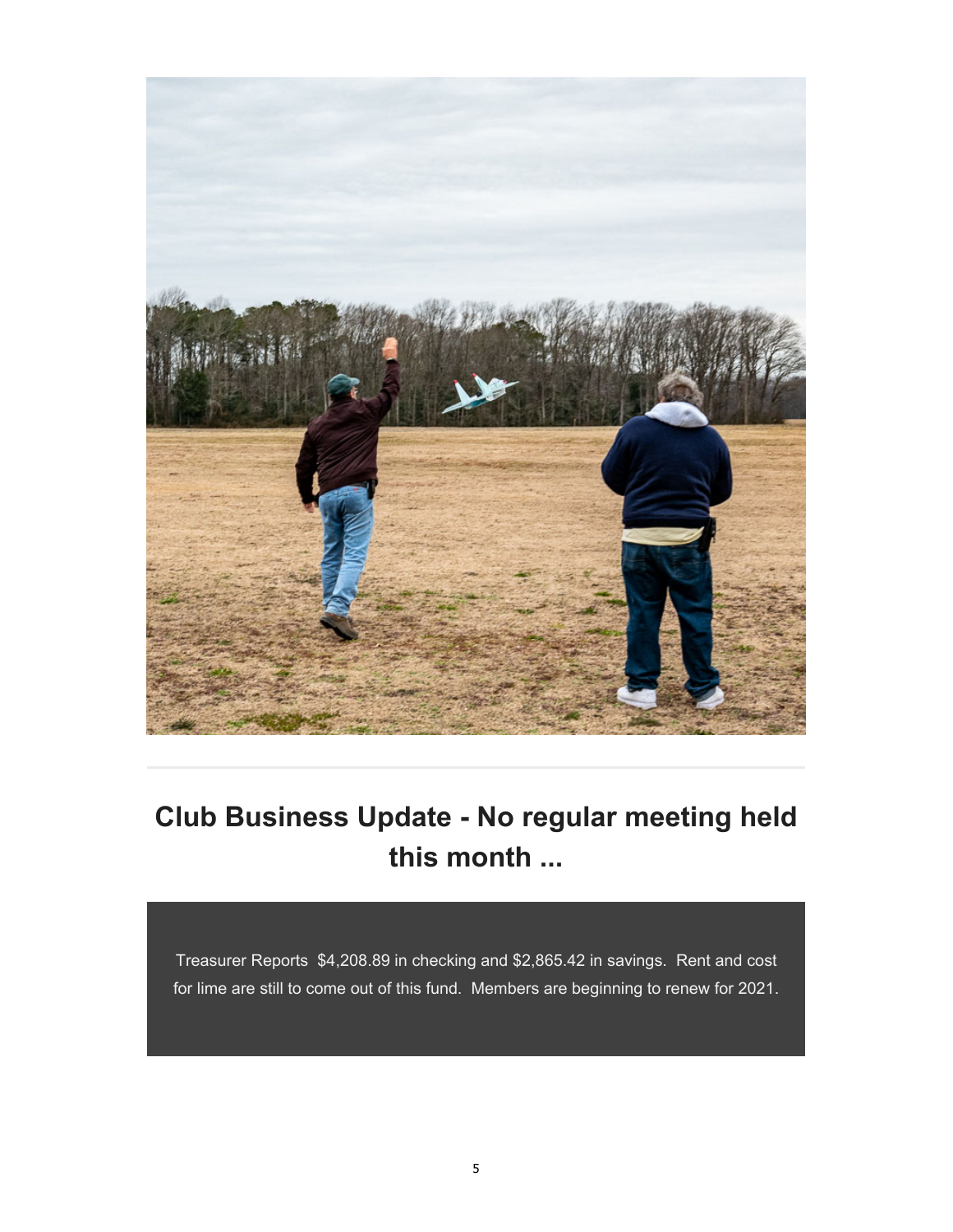On December 29, AMA hosted a live YouTube Q&A about the newly released Remote ID rules from the FAA. As you might recall, there were over 53,000 comments posted by the public on these proposed rules and the original content would have made our hobby flying much more difficult if not impossible to comply with. Bottom line for our club is this:

- We can purchase and fly new airplanes to be manufactured in the future which contain the required equipment. (perhaps 18 months to 3 years from now)
- We can purchase a small 'Broadcast Module' which would be added to your aircraft. (perhaps 18 months to 3 years from now) This yet to be made device should be the size as a postage stamp and be movable from airplane to airplane and is projected to cost \$20-\$50. (we'll believe it when we see it) This will allow existing aircraft to fly in places other than recognized Fixed Flying Sites. The system would tie to the existing FAA pilot registration and would link the Broadcast Module serial number to your pilot number. Presumably this would renew when the FAA registration renews every 3 years.
- As an AMA Chartered club, our field will become a 'FRIA' which means that it is recognized as a place that we fly airplanes and we can continue to fly as usual without any Broadcast Module. The club would likely deal with the AMA and the AMA would be dealing with the FAA. We would renew every 4 years.

So on this topic, as a club member- we probably hit a home run given that there was going to be some regulation coming at us. If you want to fly your quad in your neighborhood, you will need to do more than a member just flying at a club field.

Links for more information:

https://www.modelaircraft.org/amainaction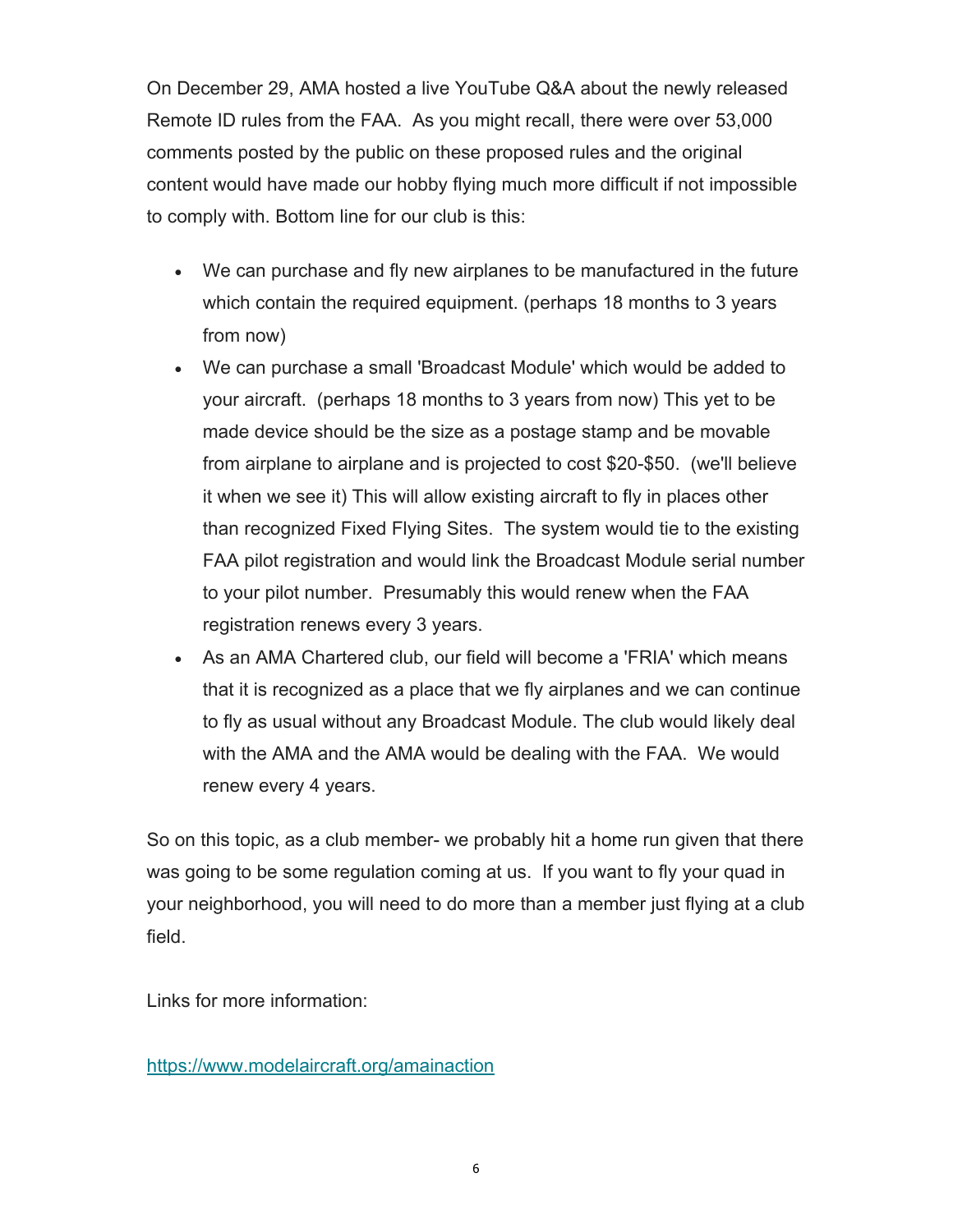Membership renewals are due by the end of this month to be able to renew at the discount rate. If you wish to use PayPal for payment, we still need your membership form so that we can keep our records straight. Contact Jack Rosemere for a Paypal link. Or download the form, fill it out and attach your check. The address to mail to is on the bottom of the form.

Membership Renewal Form

## **The Official 2021 Club Calendar- Check the website for more up to the minute schedule changes.**

- January 1- First to Fly informal get together for members wishing to start the year off right - sometime on New Year's Day- 8am;9am or whenever ???
- January 9 No meeting
- February 13 1pm -Possible meeting at the field
- March 13 1pm -Possible meeting at the field
- April 17 1pm Possible meeting at the field
- May 15 1pm -Possible meeting at the field
- May 22-23- Control Line Event
- July 17 1pm -Possible meeting at the field
- August 7 1pm -Possible meeting at the field
- August 14-15 Jim Coll Stunt Contest
- September 4 1pm Possible meeting at the field
- September 11-12 Giant Scale Fly In
- September 18-19 Giant Scale Rain Date
- October 16 1pm -Possible meeting at the field
- November 13 1pm Possible meeting at the field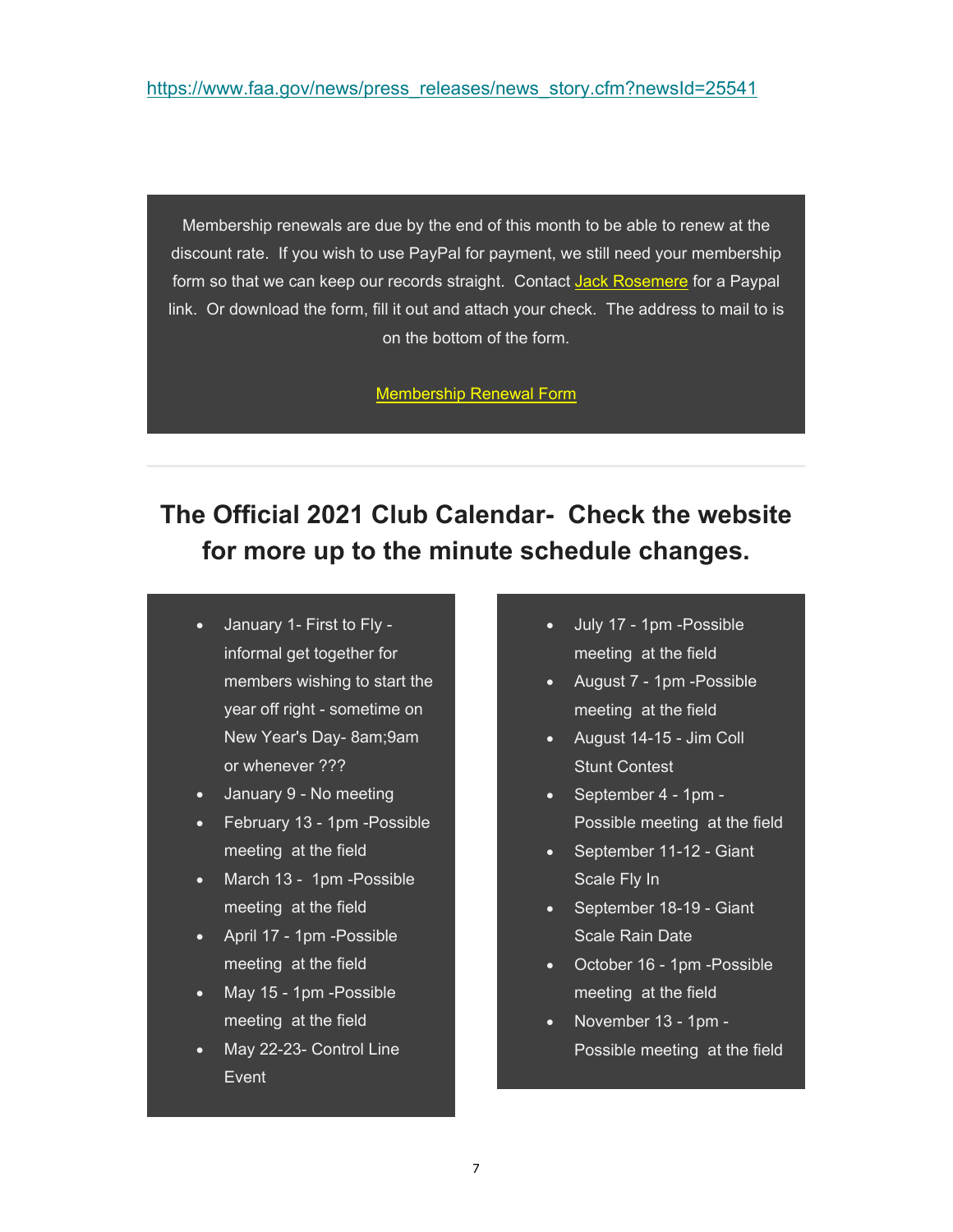June 12 - 1pm -Possible meeting at the field

• December 11 - 1pm -Possible meeting at the field

**Happy Birthday to Us . . .**

**Support Our Local Hobby Shops**

**Hobby Stop** 22762 Sussex Hwy Seaford, DE 302-629-3944

**Hobby Town of** 

106 Marlboro Ave

**Easton**

Easton, MD

410-822-7800

Sarge Johnson

Mike Kearney

Jack Rosemere

Jack Upchurch



**Links** 

AMA Website

AMA - District IV

Know Before You Fly

> FAA- Pilot **Registration**

Renewal Membership Form

Jack Upchurch -- President 410-310-2007

Duane Lundahl -- V. President 301-717-5727

#### **CLUB OFFICERS -- CONTACT**

Jack Rosemere -- Treasurer / membership coordinator 410-330-4663